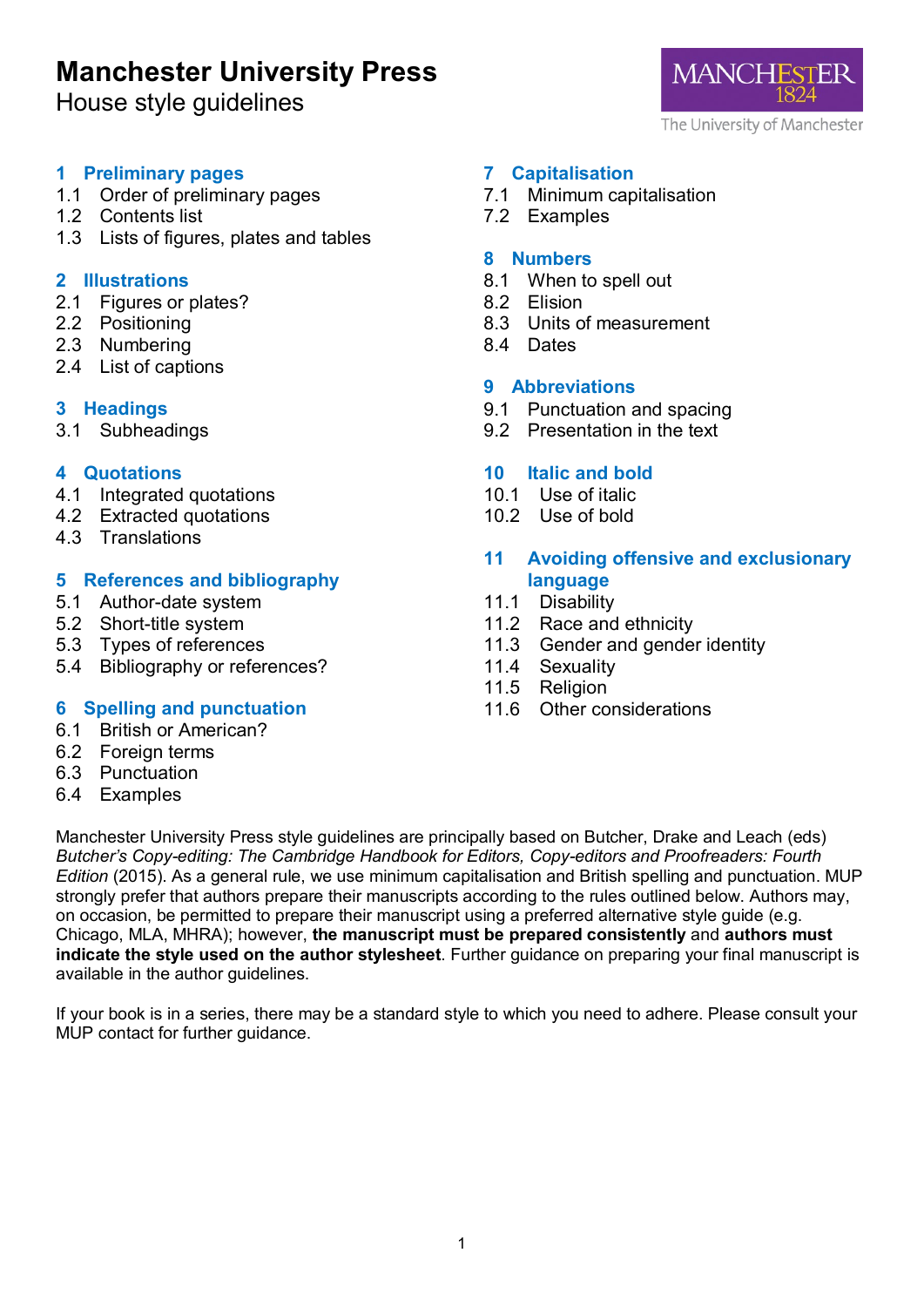## **1 Preliminary pages**

1.1 Order of preliminary pages Title [full title, subtitle and author's name] Dedication/epigraph Contents list

Lists of figures, tables or plates

List of contributors

Foreword

Preface (personal note by author about how the book came to be written; not to be confused with introduction) Acknowledgements List of abbreviations Maps

## 1.2 Contents list

- Use minimum capitalisation (i.e. initial capitals for first word and proper nouns only) for all headings.
- Number the chapters. Leave out the words 'chapter' and 'page' before the numbering. Use digits rather than words and do not use punctuation after numbers.

## **2 Illustrations**

- Authors must provide a clearly labelled digital file, an original that can be scanned and reproduced without alteration, or an image that can be redrawn.
- Illustrations should not be included in the final manuscript; submit all illustrations (including tables) as separate files.
- The original data must be provided for all graphs.

## 2.1 Plates or figures?

- Plates are printed on special paper in a separate section of the book and are often printed in colour. The inclusion of plates usually requires a financial contribution.
- All other illustrations, including photographs and graphs, should be referred to as 'figures'. These will appear throughout the book and are usually printed in black and white.
- Do not shorten 'figure' to 'fig.' in text references.

## 2.2 Positioning

The position of illustrations must be indicated by the author in the text using an insertion note, e.g. '[INSERT FIGURE 1.1]' '[INSERT TABLE 3.1]'.

## 2.3 Numbering

• Illustrations and tables may be numbered consecutively through the book (Figure 1,

- Chapter numbers should use arabic numerals (1, 2, 3); Part numbers should use roman numerals (I, II, III).
- Introduction and Conclusion are not usually numbered.
- Subheadings should not appear in the contents list.
- 1.3 Lists of figures, tables and plates
- Lists of figures/plates/tables should be included in the preliminary pages (unless there are very few). Authors must provide a separate list of captions for figures and plates.
- Leave out the words 'figure', 'table' etc. before the numbering.
- Use minimum capitalisation throughout. Italics and capitals should only be used if they are part of the caption, not for stylistic reasons.
- Place source or permission lines for figures in parentheses after each description (unless copyright holder specifically asks for these details to appear in the caption).
- For tables, the source of the data should appear below the table, not in the prelims list.

Figure 2, Figure 3) or by chapter (Figure 1.1, Figure 1.2, Figure 1.3). The exception to this is in an edited collection, where chapter numbering (1.1, 1.2, 1.3) is preferred.

If the book includes figures and plates, number the figures by chapter (Figure 1.1, Figure 2.1) and number the plates consecutively (Plate 1, Plate 2).

## 2.4 List of captions

- Illustrations: authors must supply a separate captions list for illustrations; these captions will appear with the illustrations in the book, rather than in the prelims list. The captions may contain the same information as the prelims list or they may give further details about the illustration. Source/permission details for illustrations should be listed in the prelims list only, unless the copyright holder specifically requests the information to appear with the illustration. Note that if you are including images that are available under an Open Access license, other rules may apply. Contact your commissioning editor for further guidance if this is the case.
- Tables/diagrams: there is no need to supply a separate list of captions for tables or diagrams (as long as each caption appears with the table/diagram itself).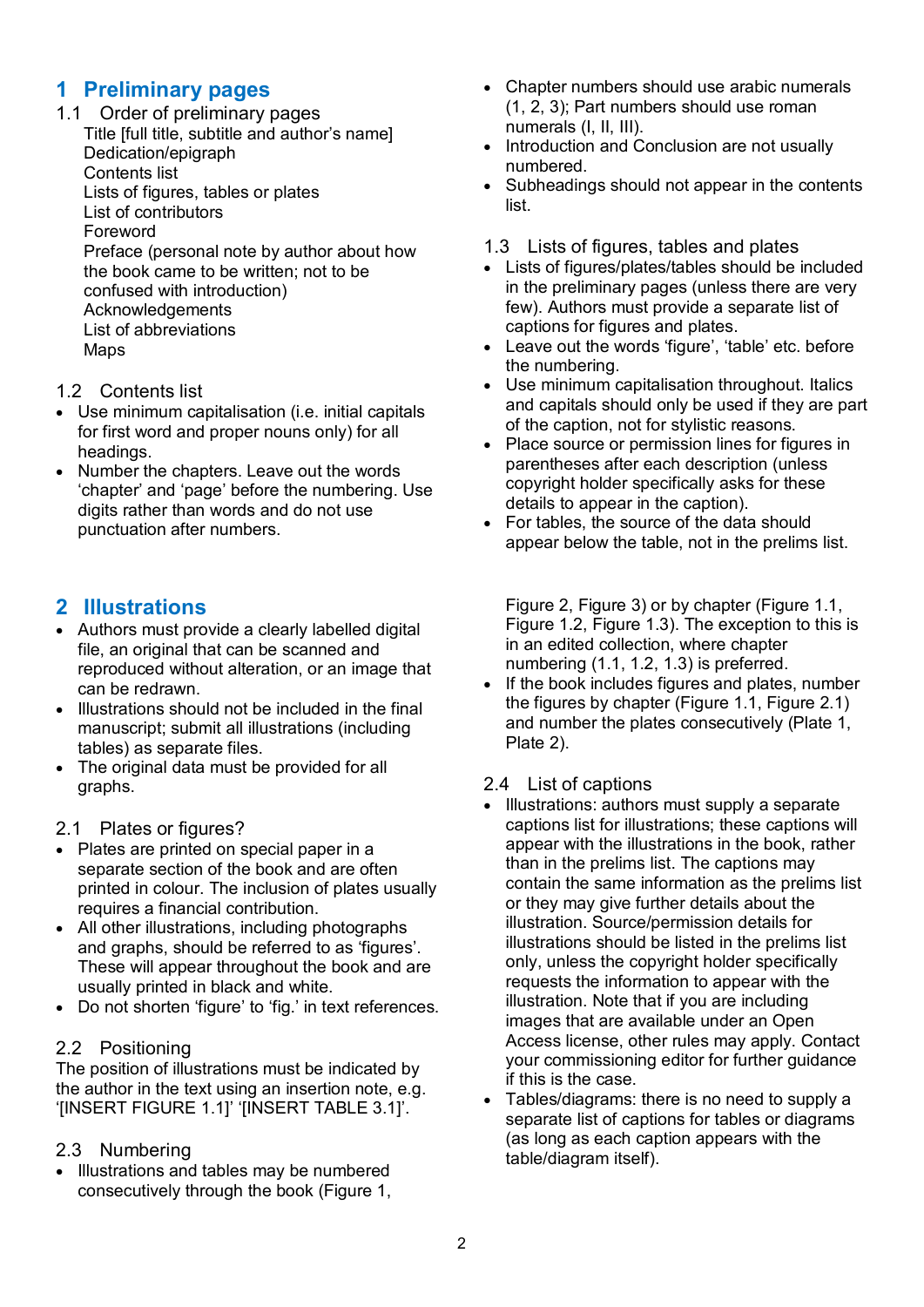## **3 Headings**

- Use minimum capitalisation in all headings: i.e. initial capitals for first word and proper nouns only.
- Use arabic numbers (1, 2, 3) for Chapter headings.
- Use roman numerals (I, II, III) for Part headings.
- Do not use punctuation after Chapter or Part numbers.

## **4 Quotations**

Authors are responsible for checking that all quotations are correct.

- Quotations shorter than about five lines long should be in the text and placed in single quotation marks.
- Quotations longer than about five lines should be extracted.
- Use ellipses (three unspaced dots with space before and after) to indicate missing material within a quote. Do not use at the beginning and end of the quote unless it would affect the sense. Use square brackets around ellipses only where a large chunk of text is omitted.
- Indicate whether italics occurred in the original or have been added, either in parentheses or in a numbered note.
- Use square brackets to indicate material that has been added by you.
- 4.1 Integrated quotations
- Use single quotation marks. Double quotation marks should be used only for a quotation within a quotation.
- When quotation marks enclose less than a complete sentence, the closing quote mark should precede the final punctuation.
- When quotation marks enclose a complete sentence or more, the closing quote mark should follow the final punctuation.
- Whether or not the source is to appear with the quotation depends on the referencing system used.
- If the source appears with the quotation, place it in parentheses after the closing quotation mark, before the final full stop.
- If verse is integrated, use a stroke to indicate a line break.
- 3.1Subheadings
- Avoid numbered subheadings unless explicitly agreed with your commissioning editor.
- To distinguish levels of subheadings, use bold or different sized type. This must be consistently applied throughout the manuscript.
- Use no more than three levels of subheadings unless absolutely necessary.
- Do not use just numbers as subheadings, as this doesn't convey any useful information to the reader.
- Do not use asterisks to distinguish between sections.

## 4.2 Extracted quotations

- Indent the quotation on a new line, with a space above and below. Do not italicise the quotation or enclose it in quotation marks.
- Place the source line (if it is to appear here rather than in a numbered note) in parentheses, immediately after the closing full stop with no further punctuation after it.

#### 4.3 Translations

- If quoting from a non-English source, the quotation should usually be in the original language, unless this would cause problems with the overall length of your volume (if so, it may be permissible to include only the English translation, as long as there is a note to say where the original can be found, but you must first agree this with your commissioning editor). Otherwise, provide a translation (either author's or from a published translation) if the reader is unlikely to understand original language.
- The translation should usually appear in the text in parentheses immediately following the quotation but can be given in a numbered note if preferred. Alternatively, the translation can be given in the text and the original quotation in a numbered note. You can indicate in the preface the overall editorial policy used for translations.
- Particular points relating to individual translations can be given in the notes (if numbered notes are being used).

## 4.3.1 Author translation

Quotation is followed by translation in parentheses. If using notes, place note number after original quotation, and give reference in note; if using author-date system, give reference in parentheses after quotation.

## **Integrated quotes (single quote marks, double for a quote within a quote)**

'Quotation' (author, date, pp) (Translation). or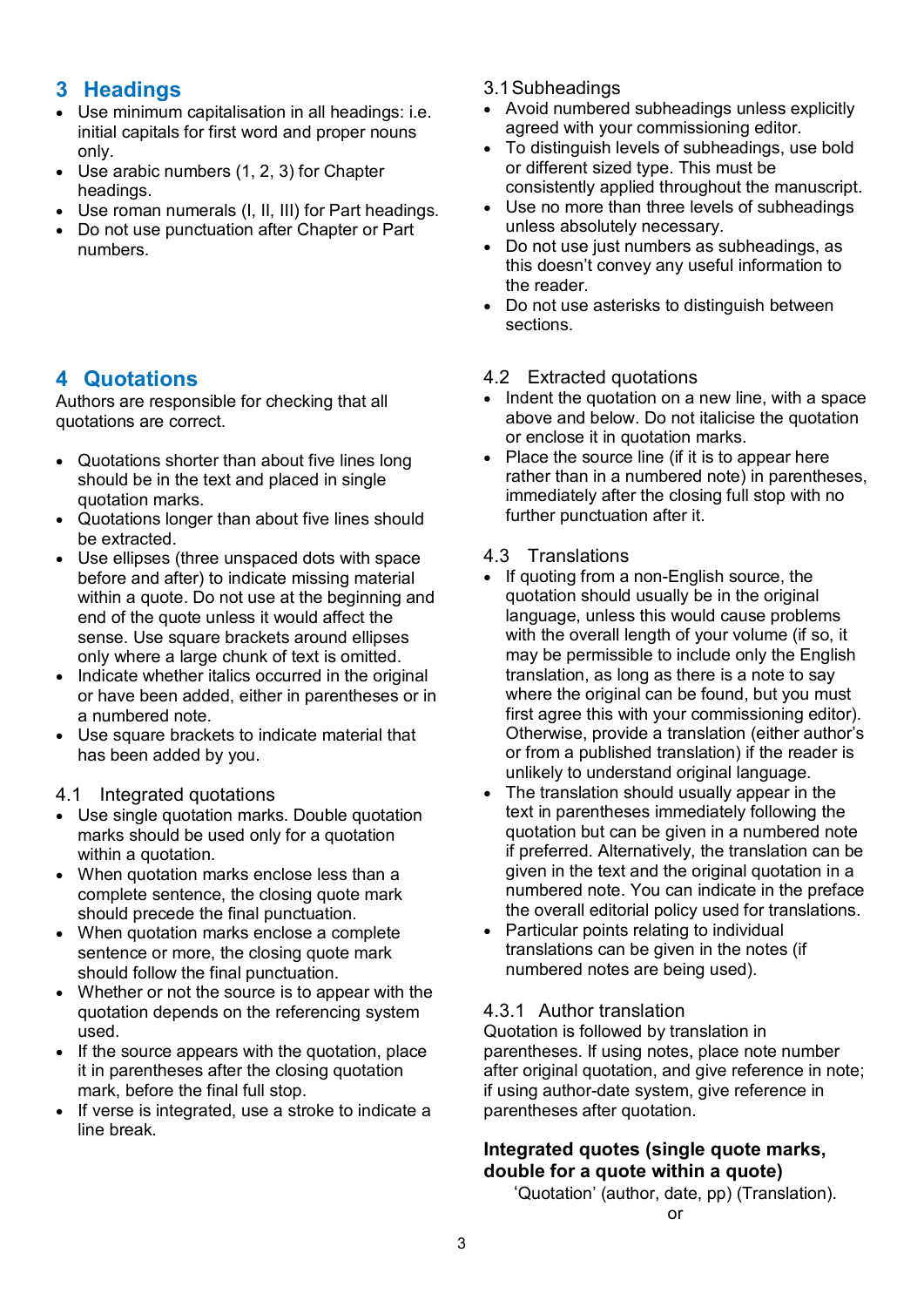'Quotation' note (Translation).

#### **Extracted quotes**

Quotation. (author, date, pp) (Translation.) or Quotation.<sup>note</sup> (Translation.)

#### 4.3.2 Translation of quotations from a different published source

Both the original and the translation sources should usually be referenced. But if the translation has been published, you may prefer not to cite the original as well.

## **5 References and bibliography**

- MUP advise that authors use either an authordate referencing system or a short-title system with numbered endnotes.
- **The referencing style must be consistent throughout the manuscript.** Multi-author books and edited collections must use the same referencing system in each chapter.
- **This guidance is not exhaustive; authors should consult their preferred style guide for further examples.**

#### 5.1 Author-date system

Also called Harvard style, this referencing system is particularly common for books in the social sciences. Major style guides that authors may wish to consult include MLA and Chicago.

- References within the text and after extracts should be cited by the author's surname and year of publication, e.g. 'Smith (1979)', or '(Smith, 1979).' Page numbers follow a colon and a space, e.g. '(Smith, 1979: 80)'.
- Use semicolons to separate multiple references, e.g. '(Ngai, 2012: 80; Dhanawade, 2020: 10)'. These references should be placed either in chronological order or alphabetical order. This ordering must be consistent throughout the manuscript.
- Give full details of the publication in a list of references or in a bibliography. It is acceptable to use *et al*. in the text for works with more than two authors but you should give all authors' names in the references/bibliography (unless there are more than three).
- If using the author-date system for references and a numbered note system for other information not part of the running text, any references in the notes must also use the author-date system.

## **Integrated quotes (translation also in quote marks)**

'Quotation' (author, date, pp), 'Translation' (author, date, pp). or

'Quotation', 'Translation'.<sup>note</sup>

#### **Extracted quotes (parentheses not used, as translation is from a published source)**

Quotation. (author, date, pp) Translation. (author, date, pp) or Quotation. Translation.<sup>note</sup>

## 5.2 Short-title system

The short-title system uses numbered footnotes or endnotes. Major style guides that authors may wish to look at include MHRA, MLA and Chicago.

- Generate foot/endnotes automatically using your chosen word processor. Do not manually add note numbers. If you have difficulty doing this, please speak to your MUP contact.
- Notes should use arabic numerals and be numbered consecutively by chapter.
- Try to keep notes brief. Incorporate material into the main text if necessary.
- Give full details of each publication the first time it occurs. Full details can be given at either the first occurrence in each chapter (useful in edited collections and heavily referenced books) or at just the first occurrence in the book. Indicate which style you have used on the author stylesheet.
- On second and further references cite only the author's surname and the title, shortened if necessary.
- Ensure any shortened forms are still meaningful. Other information may be given in notes, but this should be kept short; avoid extracts.
- *Ibid*. is acceptable; do not use *idem*, *loc. cit.* or *op. cit.* (NB *Ibid*. refers specifically to the last reference used.)
- Do not start a short-title notes system and then place page references in the text. This is confusing for the reader as the source is not always clear and it is time-consuming tracing the original reference in the text.

#### 5.3 Footnotes or endnotes?

- MUP house style is to use endnotes for technical reasons, but if you wish to use footnotes please agree this in advance with your commissioning editor or MUP contact.
- Consider which system is most useful to the reader.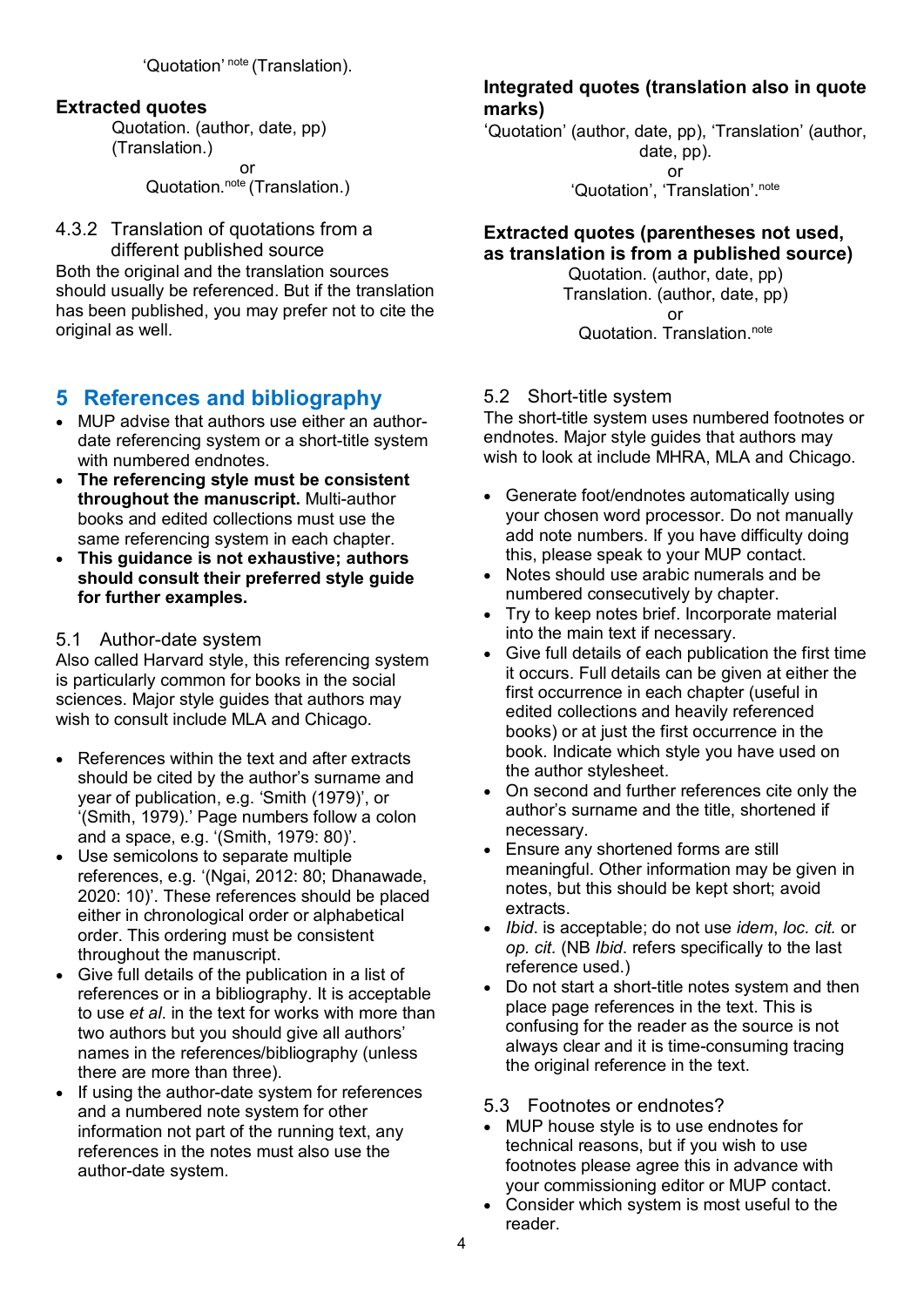• If the book is in a series, follow the series style.

#### 5.4 Types of references

#### 5.4.1 Books

- Book titles: use initial capitalisation (i.e. all important words, including first word after colon); italic; no quotation marks. For pretwentieth-century works, either follow capitalisation as in original title or standardise throughout (be consistent and indicate on the author stylesheet which style you have followed).
- Chapter titles within books: be consistent, use either title or minimum capitalisation; roman (not italic) in quotation marks.
- For all book references, give both place of publication and publisher if possible, otherwise place only (whichever style, be consistent). Include US state codes as well as city for US place names, e.g. Cambridge, MA: Harvard University Press, 2009.
- Spell out university presses (e.g. Manchester University Press, not MUP).

#### **Single author or co-authored book**

First reference: C. O'Grada, *A Rocky Road: The Irish Economy Since the 1920s* (Manchester: Manchester University Press, 1997), pp. 12–15. Subsequent references: O'Grada, *A Rocky Road*, p. 4.

## **Single editor of a book**

First reference: Lynette Russell (ed.), *Colonial Frontiers: Indigenous-European Encounters in Settler Societies* (Manchester: Manchester University Press, 2001), pp. 33–6. Subsequent references: Russell (ed.), *Colonial Frontiers*, p. 10.

## **Joint editors of a book**

First reference: R. Harding and W. E. Paterson (eds), *The Future of the German Economy: An End to the Miracle?* (Manchester: Manchester University Press, 2001), pp. 61–9. Subsequent references: Harding and Paterson (eds), *The Future of The German Economy*, p. 20.

#### **Single author of a chapter within a book**

First reference: David Shepherd, 'Bakhtin and the reader', in Ken Hirschkop and David Shepherd (eds), *Bakhtin and Cultural Theory* (Manchester: Manchester University Press, 2001).

Subsequent references: Shepherd, 'Bakhtin and the reader', p. 108.

#### **Single author of a chapter within a book of a work already cited**

First reference: Terry Eagleton, 'Bakhtin, Schopenhauer, Kundera', in Hirschkop and Shepherd (eds), *Bakhtin and Cultural Theory*.

#### **Translation**

Lara-Vinca Masini, *Art Nouveau*, trans. L. Fairbairn (London: Thames & Hudson, 1984).

#### 5.4.2 Ebooks

- If directing the reader to a specific page, it is best to refer to ebooks in the PDF file format, as these usually retain the original layout and pagination of the print version.
- If no pages are available in an ebook, you should refer to chapter and paragraph number instead. Be aware that this will entail counting the paragraphs from the beginning of that chapter.

#### 5.4.3 Journals

- Journal titles should always be in italic. Provide the full title of the journal (unless it is included in a list of abbreviations).
- Article titles should appear in quotation marks, not in italics.
- Separate the volume and issue number using an unspaced colon.
- The volume number can appear in roman or arabic numerals, as long as the style is consistent for all journals.
- Do not use p. or pp. before the page number.
- Include the year of publication in parentheses.
- If the journal article has been accessed online, the doi should be referenced, after the page range.

e.g. M. M. Postan, 'Credit in medieval trade', *Economic History Review*, 3:6 (1928), 66–7. Sianne Ngai, 'Merely Interesting', *Critical Inquiry*, 34:4 (2008), pp. 777-817. doi:

- 10.1086/592544
- 5.4.4 MSS and other unpublished sources
- References to unpublished books, theses and dissertations should include the type of document, place of publication and year of publication (if relevant).

e.g. J. Cheshire, 'Early Victorian Stained Glass' (PhD dissertation, University of Exeter, 1998).

- Conference papers should give the name of the organising body, the title of the conference and the date the paper was given. If a conference paper has been published, it should be treated as a journal article.
- Titles of individual manuscripts should appear in quotation marks.
- Titles of manuscript collections should appear without quotation marks, and the citation should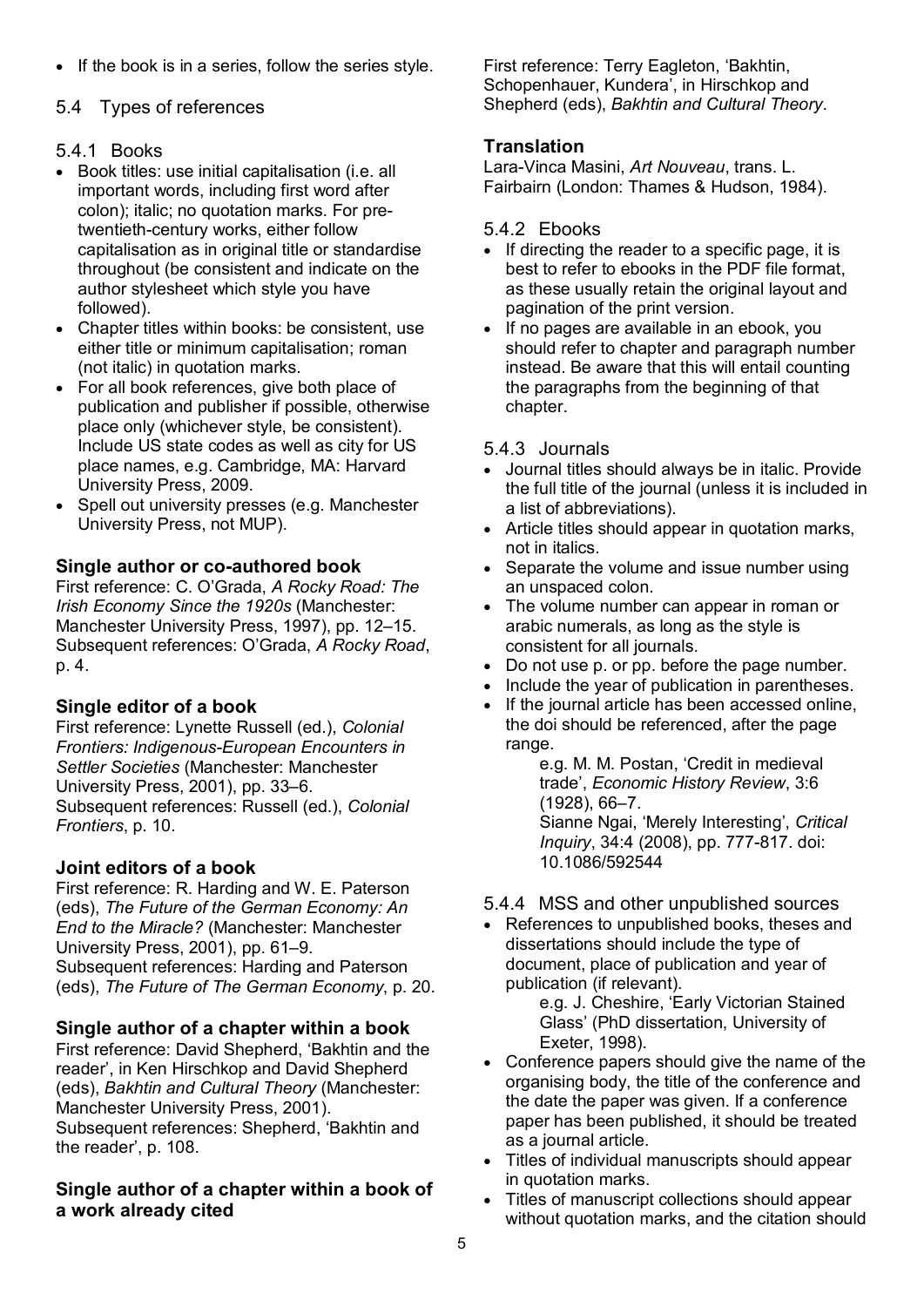contain the full reference of the depository, e.g. British Library, Additional MS 2787.

- Parts of the reference may be abbreviated. provided that the abbreviation is explained or self-explanatory. The full reference should always be given at the first occurrence.
- For references to folios use fo. and fos, or fol. and fols, rather than f. and ff.
- 5.4.5 Government and official sources
- Ensure the correct use of C, Cd, Cmd, Cmnd and Cm, as these refer to different series:

1–4222 (1833–69) C 1–9550 (1870–99) Cd 1–9239 (1900–18) Cmd 1–9889 (1919–56) Cmnd 1–9927 (1956–86)  $Cm 1 - (1986 - )$ 

• Note that *Hansard* documents are numbered by column rather than page; use the correct abbreviations (vol., col., cols) before the appropriate numbers.

#### 5.4.6 Archival sources

Use the following order: place, reference no. of file, reference no. of document, status of document, author, title, date, page no.

e.g. Public Record Office, London (hereafter PRO), T235/134, MAC (52) 153, memo by C. Cottrell 'Money', 6 August 1952, p. 2.

#### 5.4.7 Newspaper articles

- Use the following style for newspaper articles, giving the author's name if possible. e.g. P. Barratt, 'The Big Fella: Michael Collins at the Movies', *Irish Times* (12 October 1996), p. 2.
- Do not include *The* as part of newspaper titles (*The* should only be used for *The Times* and *The Economist*). When used in a sentence, use 'the *Observer*' etc.

#### 5.4.8 Internet sources

- Do not include http:// if www is included. Do not underline or italicise. Do not include angled brackets (< >). Include a full stop after the address if it occurs at the end of a sentence or note.
- Give dates when the sites were accessed, e.g. (accessed 17 June 2020).
- Avoid long URLs if possible and use a reputable URL shortening service if necessary.
- Be wary of URLs that have been accessed through a members-only server (e.g. a university network or newspaper subscription).
- Internet addresses should appear in the bibliography under 'Internet sources'.
- 5.4.9 Foreign titles
- Capitalise titles according to the correct capitalisation in the original language.
- Capitalise the initial letters of the first word and proper nouns only in publications in all modern European languages, except French. Capitalise all nouns in German.
- French publications follow the same system unless the first word is a definite article or an adjective: in this case, the first noun and all preceding adjectives also have initial caps. e.g. *Les Femmes savantes, La Folle Journée*, but *A la recherche du temps perdu*.
- 5.5 Bibliography or references?
- A 'Bibliography' contains all publications cited and may include other sources. A 'Bibliography' can be used in conjunction with both short-title or author-date referencing.
- 'References' contain only and all the publications cited in the text. They usually appear at the end of each chapter for multicontributor books and at the end of the book for other books. 'References' sections can be used in conjunction with both short-title or authordate referencing.
- If a bibliography only includes some of the sources you have used, it should be labelled 'Select bibliography'. A 'Select bibliography' can only be used with a short-title referencing system.
- Further reading sections include works not cited in the manuscript.

## 5.5.1 Style

#### **References must be formatted consistently and the style noted on the author stylesheet.**

- Works must be ordered alphabetically by surname. Surname should precede first name or first initial, which should be spaced.
- If using an author-date system, do not order references by type (e.g. 'Books', 'Articles') as this makes it difficult for the reader to find a text.
- Works by the same author can be ordered either alphabetically or by date (always by date in author-date system). Original works precede works edited by the same writer; works by single author precede joint works. Always repeat the author's name.
- For multi-author works, all authors' names should be given (unless there are more than three), though *et al.* is acceptable in notes. For chapter and article references, include or page spans.
- If the author-date referencing system has been used, the date of publication should appear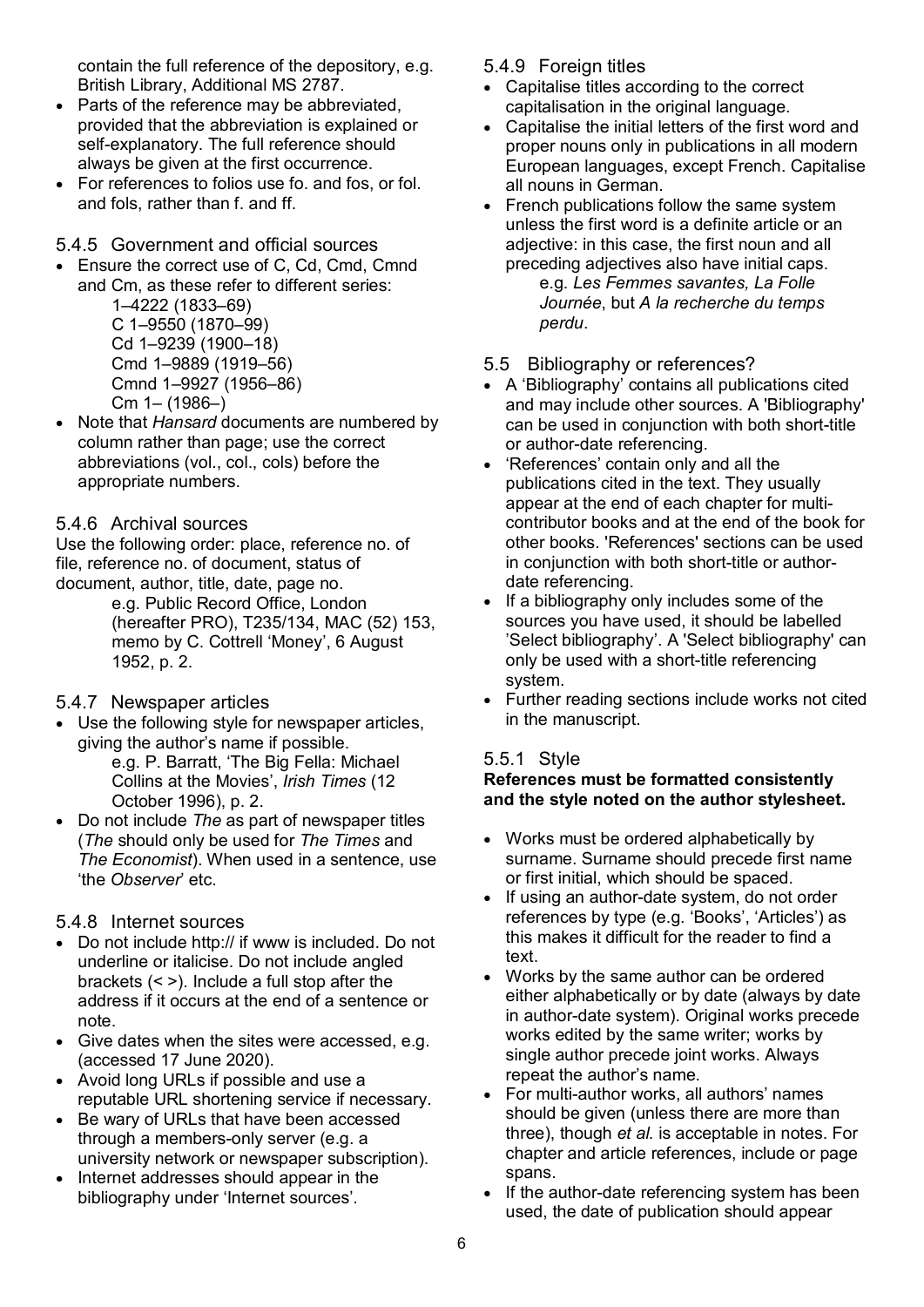immediately after author name/s, e.g. Smith, A. (2009).

• Works published in the same year should be distinguished 1996a, 1996b etc. according to the order in which they are cited in the text.

## **6 Spelling and punctuation**

- 6.1 British or American?
- MUP advise that authors use British/~ise spelling rather than American spelling.
- Retain American spelling in American proper names and in quotations.

#### <span id="page-6-0"></span>6.2 Foreign terms

- Do not use accents on anglicised foreign words like elite, naive, role, etc., or on capital letters.
- MUP advise authors to consider whether the italicisation of foreign words or phrases is appropriate for their book.

## **7 Capitalisation**

- 7.1 Minimum capitalisation
- Use minimum caps for all headings (i.e. initial capital for first word and proper nouns only).
- MUP prefers minimum capitalisation for all headings (i.e. initial capital for first word and proper nouns only). However, should you strongly prefer initial capitals for certain terms, please bear in mind the following guidelines, be consistent and indicate on the author stylesheet which styles you have used.
- 7.2 Examples
- the President (referring to a specific individual), but a president and a presidential candidate
- the Vice-President, the Co-Director, the Deputy-Principal
- the Prime Minister, but a prime minister

## **8 Numbers**

#### 8.1 When to spell out

Spell out numbers (whether ordinal or cardinal) below 100: 'one, first'. Observe the following exceptions:

- In a series of numbers appearing close together in a mixed sequence (under and over 100), use digits for all numbers in that section.
- Use digits for numbers that give exact measurements or appear with abbreviated units of measurement such as 7 kg, 15.8 mm.
- Use words in phrases involving hundreds, thousands, millions, etc., where round numbers are given (e.g., two hundred, fifteen thousand).

• Ensure all bibliographical references correspond exactly to those in the notes in terms of spelling, capitalisation and punctuation.

#### 6.3 Punctuation

- Apostrophe: Thomas's, Jones's, but Moses', Bridges': i.e. when the word ending is pronounced 'iz', use an apostrophe only.
- Initials: forename initials should be spaced. All other initials are unspaced, e.g. U. K. Le Guin, not U.K. Le Guin.
- Parenthetical dash: use a spaced en-rule  $(-)$  to indicate a parenthetical dash, e.g. 'Left – right'
- Parentheses: use round brackets instead of square brackets, unless indicating the placement of illustrations.
- Quotation marks: use single quotation marks. Only use double quotation marks for a quote within a quote.
- the King (referring to a specific individual) but a king
- the Crown (meaning the monarchy)
- the Government (specific) but government (general)
- House of Commons and House of Lords (always initial capitals)
- Liberal (referring to the Liberal Party or a party member); also applies to Conservative, Labour, Communist, etc.
- Northern Ireland, but northern England
- the Parliament (but parliamentary); Member of Parliament
- the Senate (always capitalised)
- the State (when referring to political communities), but the southern states
- the West, Western Europe, but western **England**
- COVID-19 (rather than Covid-19)
- Always use digits with 'per cent,' which should appear spelled out rather than %, except within tables and diagrams.

#### 8.2 Elision

- Use minimum digits in number spans, e.g. 133– 4, not 133–34 or 133–134.
- Elide number spans except for the teens, e.g. 112–13, not 112–3.
- Numbers greater than 999 should show a comma after the thousands digit, e.g. 3,500, 11,650.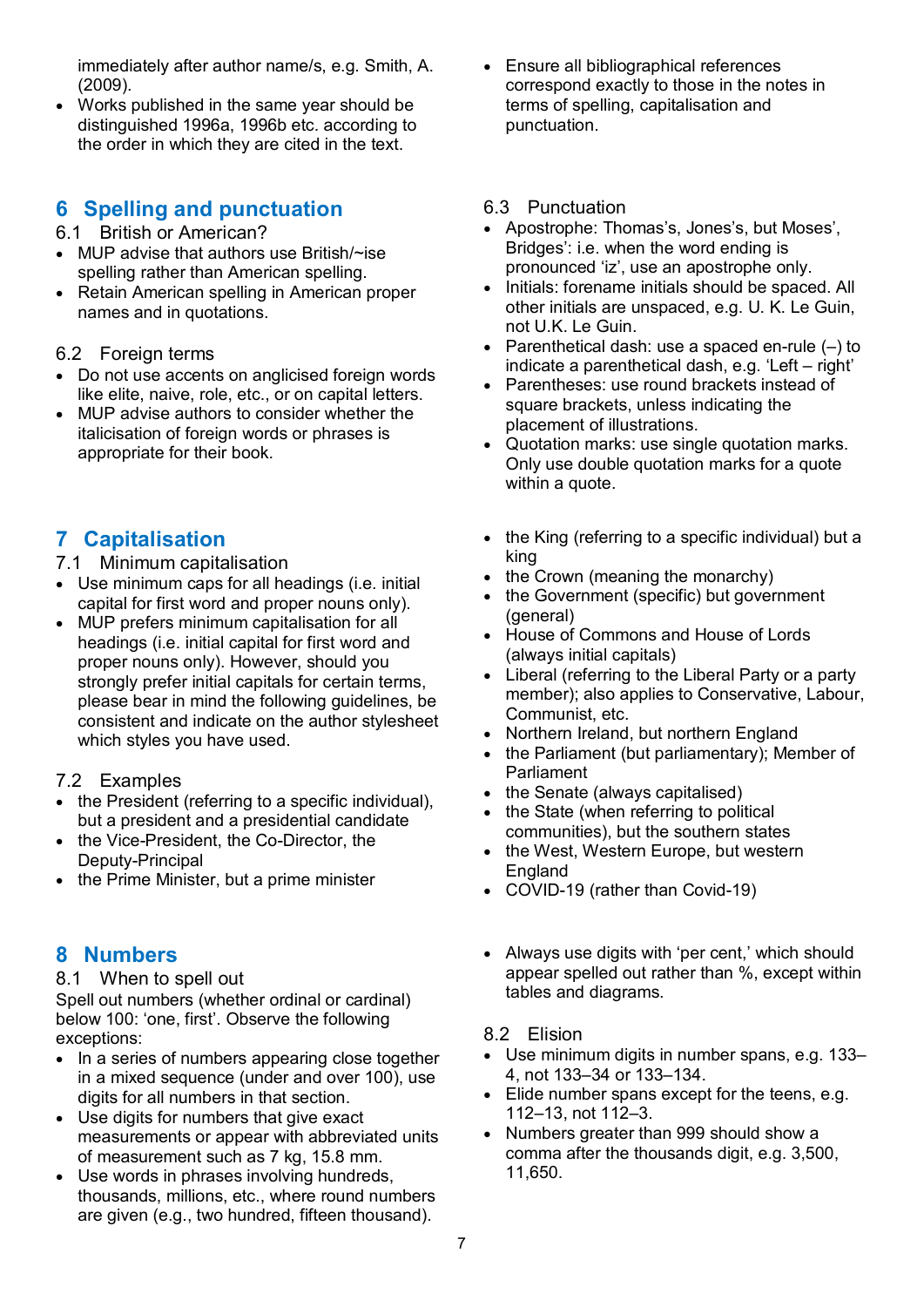#### 8.3 Units of measurement

- Use metric units of measurement. Do not add an 's' for plural, e.g. 5 kg, not 5 kgs.
- If pre-decimal currency is used, follow this style: £5 15s 6d.
- Use abbreviated units of measurement, except for per cent. Use digits with abbreviated units of measurement, but spell out numbers if units are also spelled out, e.g. 5 cm, but five centimetres.
- Always put a number either side of a decimal point, e.g. 0.6, not .6.

#### 8.4 Dates

• Use the following style: 31 January 1986, not 31st January or January 31.

## **9 Abbreviations**

- Avoid uncommon abbreviations. If used, explain meaning at their first occurrence and/or list in the preliminary pages.
- A list of abbreviations may appear at the start of the bibliography if the abbreviations are not used elsewhere.
- idem, loc. cit., op. cit. must not be used.
- '&' may be used for names of companies and institutions (e.g. Faber & Faber) but use 'and' when referring to two authors of a publication.
- cf. (not italic): note that cf. means 'compare', not 'see'.
- fos for 'folios', not ff., which means 'following'.
- Avoid using ll. ('lines') as this can be confused with roman numeral II or arabic number 11: spell out instead.
- v. not vs. (not italic).

## **10 Italic and bold**

#### 10.1 Use of italic

Avoid using italic for emphasis unless absolutely necessary. Italic may be used for key terms or glossary terms; in which case it should not be used for emphasis elsewhere.

Observe the following usages of italic:

- titles of publications, including books (except the Bible, the Quran, etc.), journals, films, videos, plays, TV and radio programmes, titled musical works
- long poems (e.g., *Paterson*), but roman and quotation marks for short poems, e.g. 'The Red Wheelbarrow'
- Elide years to double digits: 1985–86, not 1985–6 or 1985–1986. Observe the following exceptions: 1999–2001, 2001–3.
- 1985/86 may be used where years form a unit, such as a financial year.
- BCE years must be given in full: 536–514, not 536–14.
- Spell out 'nineteenth century' (not 19th). Hyphenate only when attributive, e.g. 'nineteenth-century furniture' but 'in the nineteenth century'.
- Use 1930s, not thirties, 30s or '30s.
- Avoid phrases such as 'over the last few decades', 'in recent years', 'currently', which will be misleading for readers the longer the book is in print. Consider alternatives such as 'since the mid-1970s'.
- 9.1 Punctuation and spacing
- Use full stops after abbreviations (e.g., i.e., p., etc., *et al*., *ibid*., v., vol., p.m., Rev., ed.). Insert a space after the full stop (p. 67, not p.67).
- Do not use a full stop after the following:
	- o units of measurement (kg, mm)
	- o contractions (vols, eds, Dr: i.e. where first and last letters are given), except no. (number)
	- o initials (BBC, DNA, GMT, NATO, USA). First name initials are an exception.

#### 9.2 Presentation in the text

- Abbreviations should appear in full at their first occurrence in the text (except those used in references, such as i.e., ed., vols), followed by the abbreviation in parentheses. The abbreviation only should be used thereafter, unless the context demands that the full form should be used.
- Abbreviations should appear in full at the beginning of a new chapter.
- titles of paintings and sculptures
- names of ships
- genera, species and varieties
- names of parties in legal cases
- stage directions
- *ibid*., *et al.*, *c.* (do not use *ca.*), but via, vice versa, i.e., e.g. are not italic
- foreign terms [see [6.2\]](#page-6-0)

#### 10.2 Use of bold

As a general rule, avoid using bold type except to indicate heading style. Do not use bold for emphasis. If emphasis is required for key terms or glossary terms, use italics.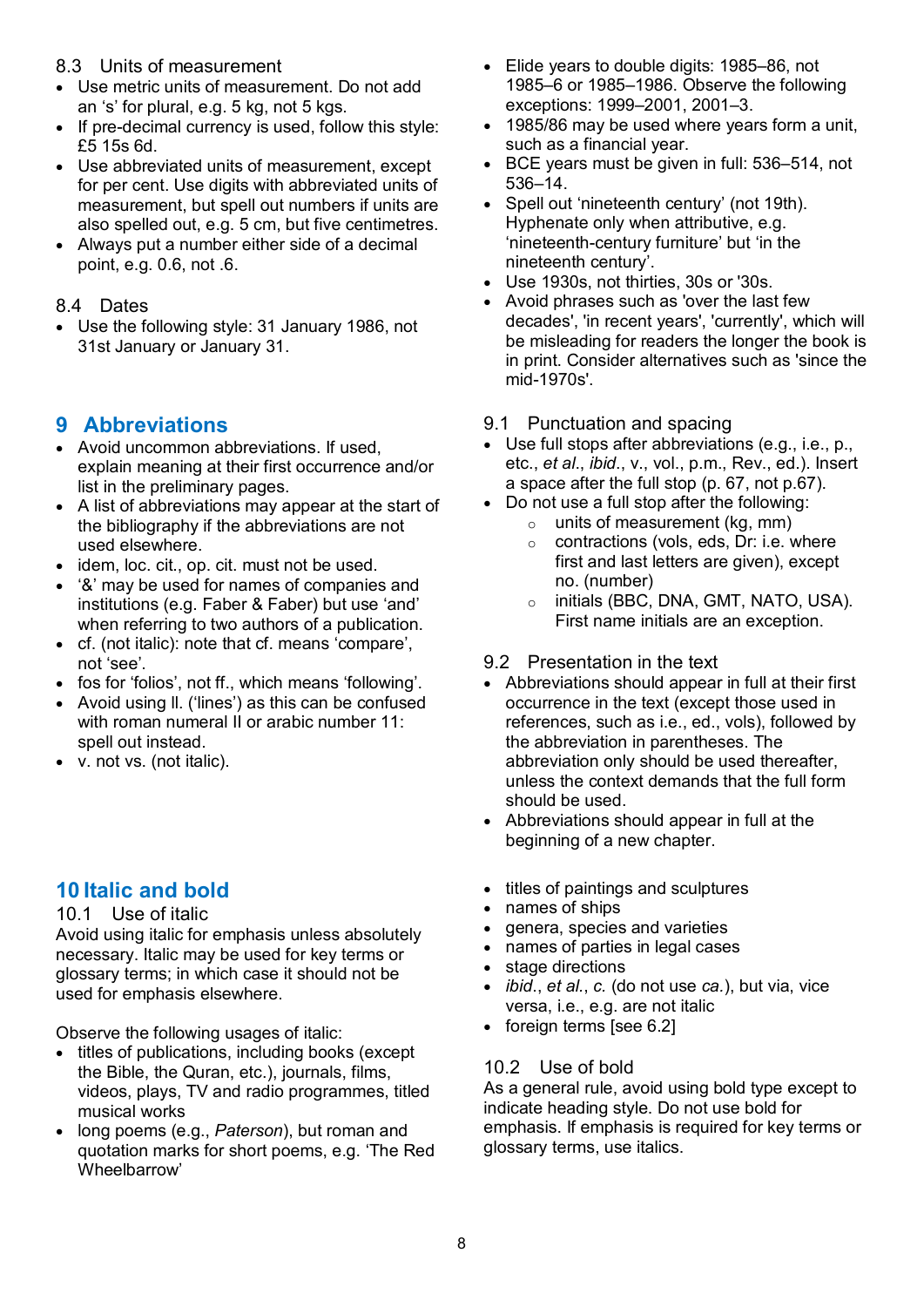## **11 Avoiding offensive and exclusionary language**

MUP expects authors to use non-discriminatory language. Authors must familiarise themselves with the terms generally in use by the specific people they are writing about and the reasons certain terms are preferred. Please raise particular concerns or queries with your MUP contact.

MUP requests that authors take responsibility for their language choices and consider their use of terminology carefully. Authors may wish or may be asked to include notes on any terms used to explain their rationale.

The following sections are intended for guidance only. Most major style guides will provide guidance on avoiding bias and anti-discriminatory language. Authors may also wish to consult the following further resources:

The [Conscious Style Guide](https://consciousstyleguide.com/) is a US-based website with detailed guides on using respectful and inclusive language.

The [Diversity Style Guide,](https://www.diversitystyleguide.com/) from the Center for Integration and Improvement of Journalism at San Francisco State University, provides extensive advice on writing accurately and sensitively.

The British [Sociological Association](https://www.britsoc.co.uk/Equality-Diversity/) provides upto-date advice on writing about sex, gender, ethnicity and race, and using non-ableist language.

#### 11.1 Disability

- 'Disabled people' rather than 'persons with a disability'
- Avoid language that uses disability as a metaphor, e.g. 'blind luck'
- Avoid terms such as 'impaired', 'suffered', or 'confined'

Further resources: The [Office for Disability Issues](https://www.gov.uk/government/publications/inclusive-communication/inclusive-language-words-to-use-and-avoid-when-writing-about-disability#language-guidelines) contains detailed guidance on inclusive language to use when writing about disability.

#### 11.2 Race and ethnicity

- If you are writing about one specific group, use the specific term.
- BAME (Black, Asian and Minority Ethnic) and BME (Black and Minority Ethnic) are commonly used terms in the social sciences and may be appropriate for work in that context. However, be more specific where possible, and always spell out the acronym. The same applies to similar North American acronyms: POC (People of Colour) and BIPOC (Black, Indigenous, People of Colour). Do not use these acronyms

in the plural (e.g. POCs). Note that POC and BAME are also wider group categories and should not be used in ways that treat the experiences and identities of particular racialised groups as universal.

- Mixed race, mixed heritage, dual heritage or multiple heritage are generally accepted terms; however, authors should always consider context and specificity.
- Use the capital letter when discussing different ethnic groups, e.g. Gypsies, Irish Travellers, Roma.
- 'Indigenous peoples' is the preferred term for native groups, though authors should note that this is not a homogenous category, even within a current national territory. Where possible, use the specific name of the people being discussed.
- Avoid the term 'minority', if possible. 'Historically marginalised' may be more appropriate.
- Capitalise racial/ethnic groups: Black, Asian, Native American. Depending on context, 'White' may or may not be capitalised.
- MUP advise authors to reflect on ongoing debates on the capitalisation of 'Black' when it refers to racial and ethnic identity. Individual preferences will vary, and MUP acknowledge that usage may depend on context.

#### 11.3 Gender and gender identity

- Respect the diversity of language that people use to describe themselves.
- Use gender-neutral language where possible. This means using 'people', 'they' and 'them' instead of 'men', 'women' and 'her' or 'his'.
- Do not make assumptions about, for example, the predominant sex in a particular profession/trade.
- Avoid the language of gender opposites, e.g. 'both genders', 'his/her', 'men and women'.
- Avoid language that reduces people to their birth-assigned sex or assumed biology.
- Transgender is an adiective, referring to transgender people or a transgender person. Note that transgender does not only refer to binary-identified trans women and men. Many trans people are non-binary.
- 'Transition' is the correct word for the social and/or medical process of publicly living one's gender.
- Authors should note that *trans* is not an abbreviation of *transgender*.
- Always use a person's correct name and pronoun. Do not use a trans person's birth name or former pronouns ('dead naming') without permission, even when talking about them in the past.